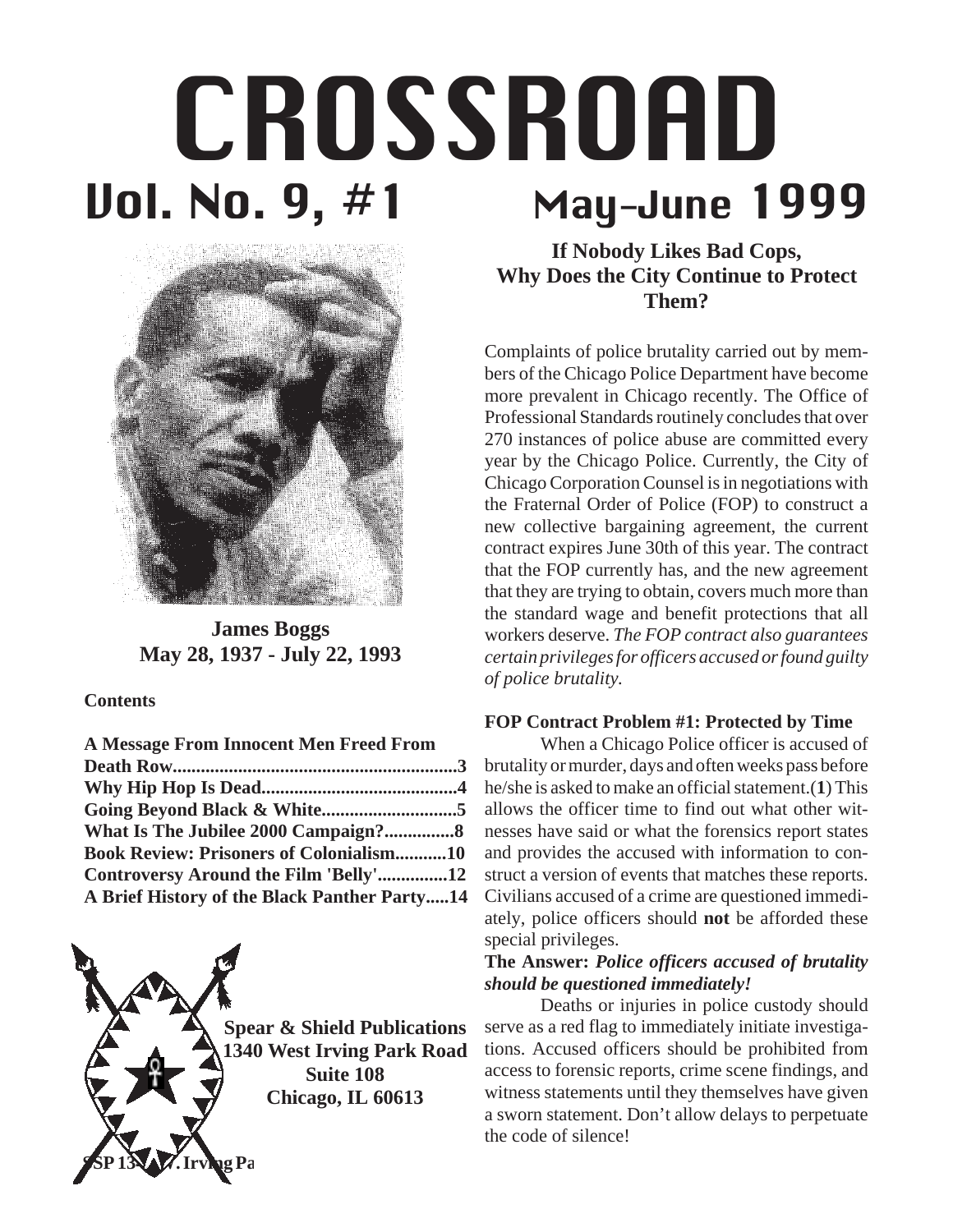# F**OP Contract Problem #2: Memory Loss**

Chicago Police officers that have charges of police brutality sustained against them have these incidents removed from their records after 1-5 years. The timing of this removal of past incidents from records is ensured by the FOP contract.(**2**) Instead of tracking brutal police officers and monitoring habitual offenders, the contract instead perpetuates brutal behavior by concealing it.

# **The Answer:** *Track Brutal Police Officers and Fire Them!*

Instead of concealing past brutal behavior, monitor complaints so that repeat offenders can be fired or prosecuted. Keep records intact and allow them to be used in later investigations. Establish an early warning system, to recognize potentially brutal officers before the public pays the price. Don't let more examples of officers like Rex Hayes, at least a four-time repeat brutalizer, slip through the cracks that the FOP has widened. Officer Hayes, who is still on the job, has cost the City more than 3 million dollars in law suit settlements.

# *Include Civilian Representation at all FOP Negotiations!*

The FOP has a right to fair wages and benefits, they do not have the right to protect brutal police officers at the expense of public safety. The solutions suggested here are just the beginning of a dialogue that community representatives must be included in. It's obvious that the Corporation Counsel, guided by the Mayor, has not taken the peoples' side on this issue; they have consistently allowed our protection from police abuse to be bargained away. Only by including civilian activists concerned with issues of police brutality in the FOP negotiation process can our interests be represented.

- *Don't bargain away civilian protection from police abuse!*
- *FOP contracts should serve and protect all Chicagoans!*
- *Call and let our side be heard. Tell the Mayor and the Corporation Counsel that We demand that community representatives be part of the FOP negotiation process!* — Mayor Daley (312) 744-5000; Corporation Counsel - Labor Division (312) 744-5100

**For more information contact** *Neighbors Against Police Brutality (NAPB), (773) 583-2753. NAPB was started in 1995 after a Humboldt Park man, Jorge Guillen, was killed by police. Guillen suffered from schizophrenia and his family had called 9-1-1 to have him taken to the hospital. Chicago police instead beat Guillen and asphyxiated him to death. Through our struggle for justice for Guillen We have learned that the problem of police brutality in Chicago is not simply a problem of "a few bad apples", the entire system of police accountability has to be changed. We honor Guillen's memory by continuing this struggle.*

# **Notes**

**(1)** The contract states that, "the interrogation of the officer, other than the initial stage of the investigation, shall be scheduled at a reasonable time" There is no further statement regarding the timing of the initial investigation. (pg 9) Officers required to make witness statements shall also have interviews "scheduled at a reasonable time," that "shall not be postponed more than forty-eight hours from the time the officer is informed of the request for an interview...interviews in shooting cases may be postponed for no more than two hours."(pg 14) There is no time limit stated for how long after a brutality incident has occurred that an official request for interviews must be made.

**(2)** The contract states, "A finding of sustained violation noted, no disciplinary action... may be used for a period of time not to exceed one year and shall thereafter be removed from the officer's disciplinary record and not used to support or as evidence of adverse employment action."(pg 19) "Unless the Superintendent of Police specifically authorizes in writing, no complaint or allegation of any misconduct concerning any incident or event which occurred five years prior... shall be reopened or reinvestigated after five years."(pg 9)

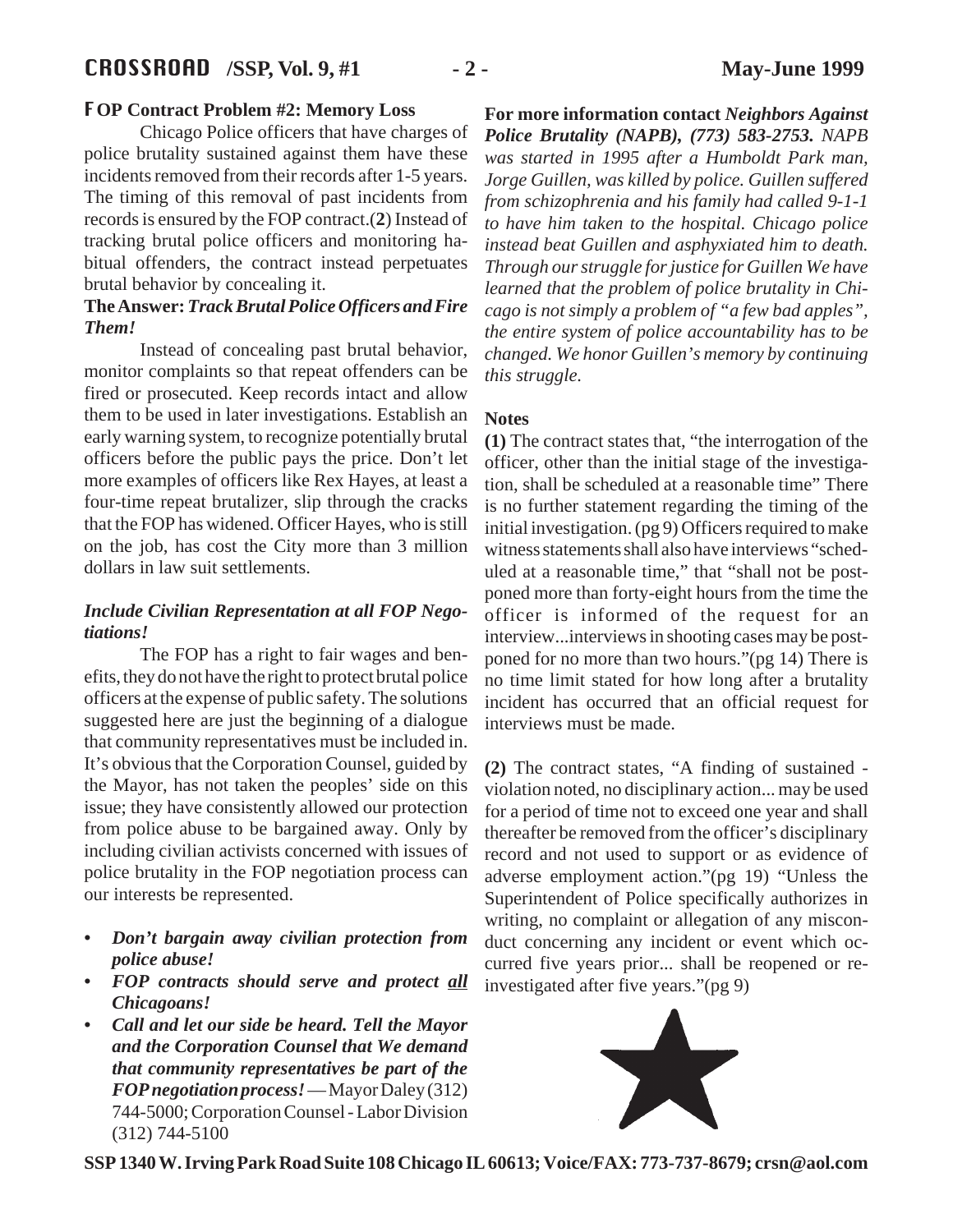# CROSSROAD **/SSP, Vol. 9, #1 - 3 - May-June 1999**

# **A Message From Innocent People Who Have Been Freed From Death Row**

There are innocent men and women on death row in this country. We know, for we were numbered among them. Many of us endured for years in the narrow and isolated confines of a barren cell designed to murder our spirits, as the State struggled to win final legal sanction to steal our lives.

Such is the case with Mumia Abu-Jamal, an award-winning journalist, an outspoken opponent of racism and police brutality, a militant champion of justice for Black people, a man who for decades has been the voice of the dispossessed and the disenfranchised — and an innocent man on death row in Pennsylvania.

We know Mumia's struggle, because no-one knows better than we of the lengths to which the criminal "justice" system will go in its relentless quest to take a life. Many of us are intimately familiar with the daily degradation of Mumia's seventeen years on death row: locked in his cell for 23 hours each day, forbidden to embrace or even see his family members, prohibited from being filmed or audio taped by reporters, slapped into punitive detention for writing and publishing his views, refused the right to confidentially communicate with his attorneys. We were sustained in our struggle for justice, as Mumia is, by the tireless support of our families, friends, and people of principle who organized to liberate us from the machine that tried to slay us. Above all else we were sustained, as Mumia is, by the only real certainty we were allowed on death row the knowledge that we were innocent.

The State sought to poison us, electrocute us or hang us with the machine-like indifference it reserves for people it has determined to be worthless and therefore disposable — in this country, overwhelmingly poor people and people of color. If our murders could be used to enhance a political career or a partisan policy debate, then so much the better. But the State seeks to murder Mumia with a ruthless and relentless fervor that has publicly defied any pretext of fairness or decency. Let us be clear: the State's campaign to murder Mumia is designed above all else to silence a Black man who dares to speak truth to power. As Mumia himself has said, the State does not seek just his death, it seeks his silence.

It is for these reasons that we call on all people of conscience to speak out, to organize against this travesty of justice, and to demand Mumia's freedom. To allow Pennsylvania to murder Mumia is to allow the State to slaughter another innocent and silence a voice for the voiceless. We know that the State will not concede its wrongdoing without a struggle. We know that the authorities who have sought to murder this man will not submit to justice unless we, the people, organize to fight the State's abuse of power. Join us. Stand with Mumia Abu-Jamal, our brother and our friend, and demand that the State of Pennsylvania set him free.

*Kirk Bloodsworth* (Maryland, Convicted 1984, Released 1993)

*Ronald Kleine* (New Mexico, Convicted 1974, Released 1976)

*Joseph Burrows* (Illinois, Convicted 1989, Released 1994)

*Carl Lawson* (Illinois, Convicted 1990, Released 1996)

*Perry Cobb* (Illinois, Convicted 1979, Released 1987) *Wilbert Lee* (Florida, Convicted 1963, Released 1975) *Gary Gauger* (Illinois, Convicted1993, Released 1996)

*Bradley P. Scott* (Florida, Convicted 1988, Released 1991)

*Muneer Deeb* (Texas, Convicted 1985, Released 1996)

*Verneal Jimerson* (Illinois, Convicted 1985, Released 1996)

*Delbert Tibbs* (Florida, Convicted 1974, Released 1977)

*Troy Lee Jones* (California, Convicted 1982, Released 1996)

*Darby (Williams) Tillis* (Illinois, Convicted 1979, Released 1987)

*David Keaton* (Florida, Convicted 1971, Released 1973)

*Dennis Williams* (Illinois, Convicted 1979, Released 1996)

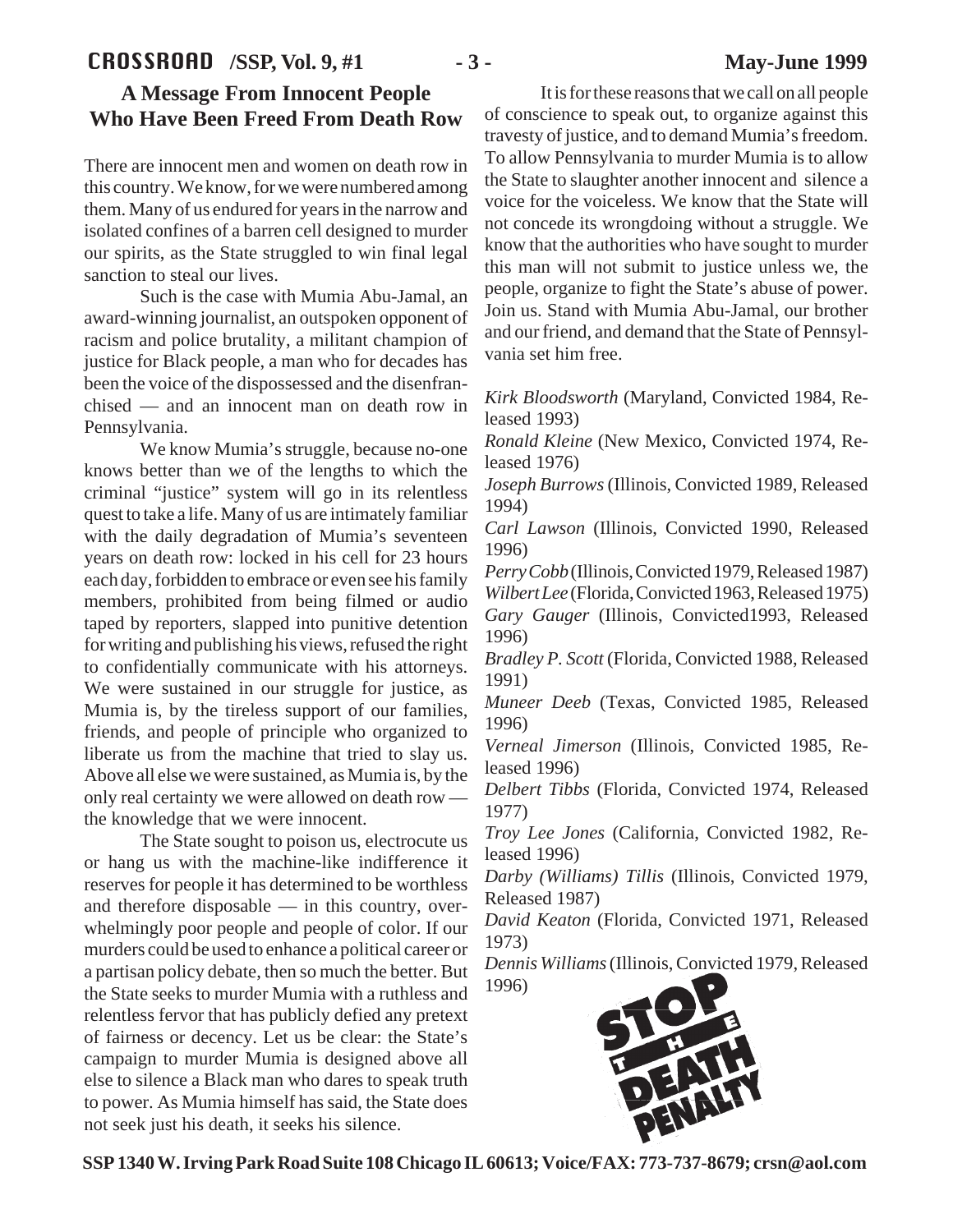# CROSSROAD **/SSP, Vol. 9, #1 - 4 - May-June 1999** *Why Hip Hop Is Dead* **by Lethal Wonder**

Hip Hop is dead. i don't care what anyone says, it has absolutely seen it's last days. There used to be a time that everyone would come out and relish in the fact that they had conquered new skills or discovered a new technique. Kids couldn't wait to drop a new style of rhyming on their peers. Hip Hop was about creativity and to a lesser degree having fun.

Today all that has changed. All these big willie and wanna be gangster types have ruined it. i know everyone is afraid to say it, but i will be straight up and honestly say, hardcore bangers like Suge Knight and his Death Row affiliates along with Fake Ass Puffy and his Biggie collective of friends have played a major role in killing off hip hop. They help usher in the dope game and the whole gangster mentality that now plagues this music. It was bad enough that you had kids from all over the planet trying to be like NWA or the Ghetto Boys. But now the gangster crap they spoke on records has become a frightening reality in the real world of hip hop.

When i go around my block, everyone i see aspires to be the next Gangster Don. Everyone wants to be like a Suge Knight and intimidate people. Everyone wants to be like a Sean Puffy Combs and get paid lots of money with no real concern for the art form they are ruining. Now alongside the Suges and Puffys We have Master P and Jay Z, Fat Joe and Big Pun and Ice Cube and Mack 10 and Jermaine Dupri. These are supposed top Dons in hip hop. They all look and act like gangsters. Some of them even have a few dollars in the pocket. Unfortunately, it's chump change compared to the real big willies of the world.

i don't see Fat Joe owning a skyscraper in Manhattan. Master P may be the big money shot caller right now, but he still has to go through Priority Records to get distributed. That means the owner of Priority is the real money maker and not Master P. Suge for all his worth and intimidation tactics is still locked away in some jail cell in California. You would think that will all the crap he and his Death Row affiliates talked that they would have had the whole Justice system in check for real. i guess when it comes down to it, it's Uncle Sam who has the last word.

Ice Cube and Mack 10 change with the wind. One minute Cube is a Muslim talking all this Black Power and righteous shit. Now he's back to calling women bitches and hoes and pretending he's a gangster... For all the money that guys like Puffy, Jay-Z and Jermaine Dupri have you would think they would own some sort of tv station. Perhaps a cable access station would do. None of these big ballers own a radio station or even a magazine. Not one of them own the record companies that distribute their material. It sickens me to see these kids run around yelling 'money ain't a thing'. Some one needs to tell [them] 'money does mean a thing' if you don't own a goddamn thing. Instead of throwing away all those 20 dollar bills like they do in concert, maybe they should be stacking those dead presidents so they could save up and buy some stuff that they could own.

You would think that after 25 years of existence that hip hop would own something other than a bad reputation of violence-prone niggaz who pretend to be gangsters because they have a little bit of money in the pocket. Hip Hop is sadly misguided.

On the other side of the coin you have all these fake-ass 'underground', backpack wearing kids. They pride themselves on being broke and *keeping it real*, but like their hip hop gangster counterparts they too lack creativity. i would have to say guys like Mos Def and Talib Kweli [**Black Star**] have managed to shine through, but look at all these other kids who have fallen off in a big way. i don't need to name names. All you have to do is look around and you see these kids living in the underground bragging about how they are true to hip hop, but they have yet to step up and redirect the misguided flow of this beast. Hip Hop is lost and you definitely will not find it in the underground. All you will see is some buster ass rappers who will yell about how they are all about keeping it real. They will be sporting dreads even though they aren't Rastas. They'll have backpacks with nothing in them. They'll be chewing on a stick or smoking a blunt with a young impressionable white girl under their arm. The sad part is that young white girl will most likely have a lot more game than these underground cats. She's just using them as a momentary pit stop for experience while these underground busters run away from the challenge that is before them. That challenge is to take control and change the negative direction of hip hop.

Hip Hop is dead my friends. It's been overrun by gangsters and dope dealers and other unscrupulous motherfuckers who care nothing about the culture or the music. Hip Hop is dead because a bunch of motherfuckers stayed underground with their head in the sand. Hip Hop is dead.

(*Lethal Wonder is a young man who has grown increasingly frustrated with Hip Hop in it's current form. He sent this piece to Davey D's Hip Hop Corner*, *which can be found on the web at http://www.daveyd.com. Responses can be sent to kingdave@sirius.com)*

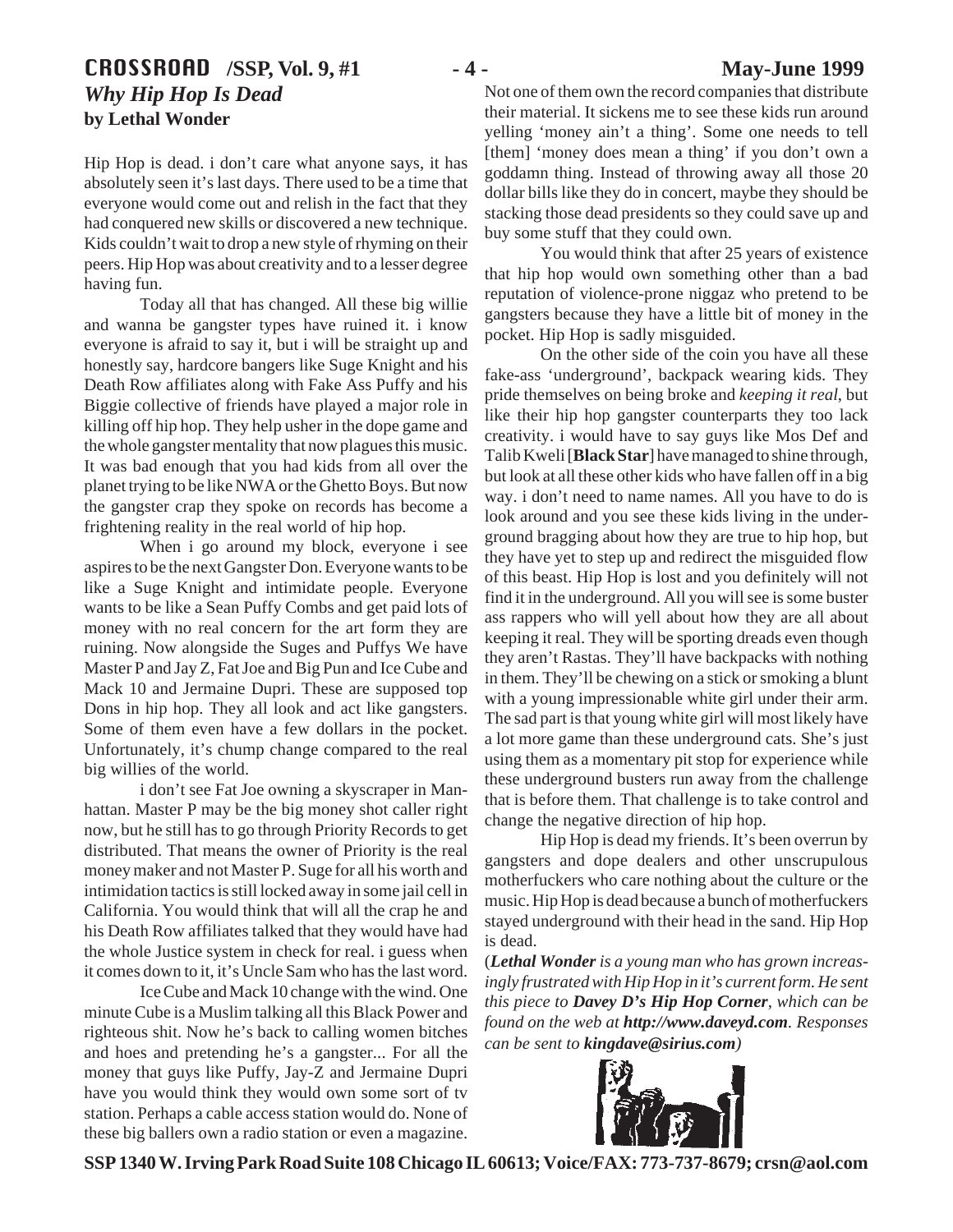# **Going Beyond Black and White**

# *By Grace Lee Boggs Episcopal Diocese of Michigan Detroit, September 21, 1998*

Some years ago I attended a series of workshops led by Jim Perkinson in a small attic room at the Church of the Messiah in which he shared what his Biblical studies had taught him about Jesus' role as the leader of a social movement of the poor and oppressed against an exploiting elite. I have always been grateful to Jim for enriching my understanding of Christianity through these workshops. Therefore, I was glad to accept John Hooper's invitation to join in this celebration of his receipt of a Ph.D. in Theology from the University of Chicago by responding to his presentation on "Getting to the Core of Racism: Privilege, Power and Possibility at the Millenium."

I don't know how John expected me to respond. But because my own experience has taught me that real education in social struggle only begins after you get your Ph.D., I have decided that I owe it to Jim to explain how my approach to racism, based on many years of life and struggle in the African American community, differs significantly from his.

This difference comes through most clearly in our contrasting views of James Forman's 1969 Black Manifesto which demanded a half billion dollars in reparations from white churches for black projects. According to Jim, Forman's striding down the aisle and interrupting the May 4, 1969 Sunday Service at Riverside Church with his Manifesto was "the seminal moment of the Civil Rights struggle," because it brought "the question home to its point of origin" and framed it "in the terms in which it has always mattered... the issue of economic indebtedness and return on investment."

**SSP 1340 W. Irving Park Road Suite 108 Chicago IL 60613; Voice/FAX: 773-737-8679; crsn@aol.com** By contrast, I was appalled by Forman's Black Manifesto. To me it signaled the beginning of the end of the black movement precisely because it framed the struggle against racism in these economic terms. I was present when Forman presented his demands to a caucus at the National Black Economic Development Conference at Wayne University and have described the scene in my autobiography, *Living For Change*. "When the demand for a half billion dollars was projected to the fifty or more people gathered in a relatively small room, the audience

gasped, eyes popped, and someone said, '\$15 a Nigger.' I was horrified - into my mind popped the lines from 'The White Man's Heaven is the Black Man's Hell,' that called putting a price on a man's body 'the world's most grievous sin.'"

The main reason why Blacks in this country have been pivotal to the struggle to humanize our society is because they never forgot that their oppression had been rooted in a system which was fundamentally corrupt because it elevated economic values over human values. It was precisely because the struggle for civil rights in the 1960s framed the struggle against racism in human and not economic terms, that it burgeoned into a wide-ranging movement with the potential to transform American society. Thus, even though the civil rights movement was against segregation, it was not for integration into the values and institutions of this society. In the early days of the movement, black people used to say, "Who would want to be integrated into a burning house!" It was only as the struggle gained momentum that the economic and opportunistic values of the system began to penetrate and corrupt the movement. Instead of struggling to transform the society, blacks began to covet a piece of the economic and political action.

This contradiction came to a head in the rebellions which began to erupt in northern cities in the middle 1960s. On the one hand, the young people who rose up in rebellion in Watts, Newark, Detroit and 100 cities across the nation were challenging the values of a racist society which was using Hi-Tech to destroy a small nation in Southeast Asia and to make them expendable at home. On the other, they were looting and carting away cartons of TVs, guns and liquor as if freedom could be measured in consumer goods.

This contradiction and this street force, now called the underclass, have been growing since the 1960s. It achieved organized form in the Black Panther Party which struggled valiantly to develop a revolutionary solution. It exploded again in southcentral Los Angeles in the spring of 1992 over the Rodney King verdict.

Like most of us who lived through the rebellions, Martin Luther King was deeply troubled by this contradiction and in the last two years of his life struggled to develop a vision of a new kind of movement to resolve it. As a result, he realized that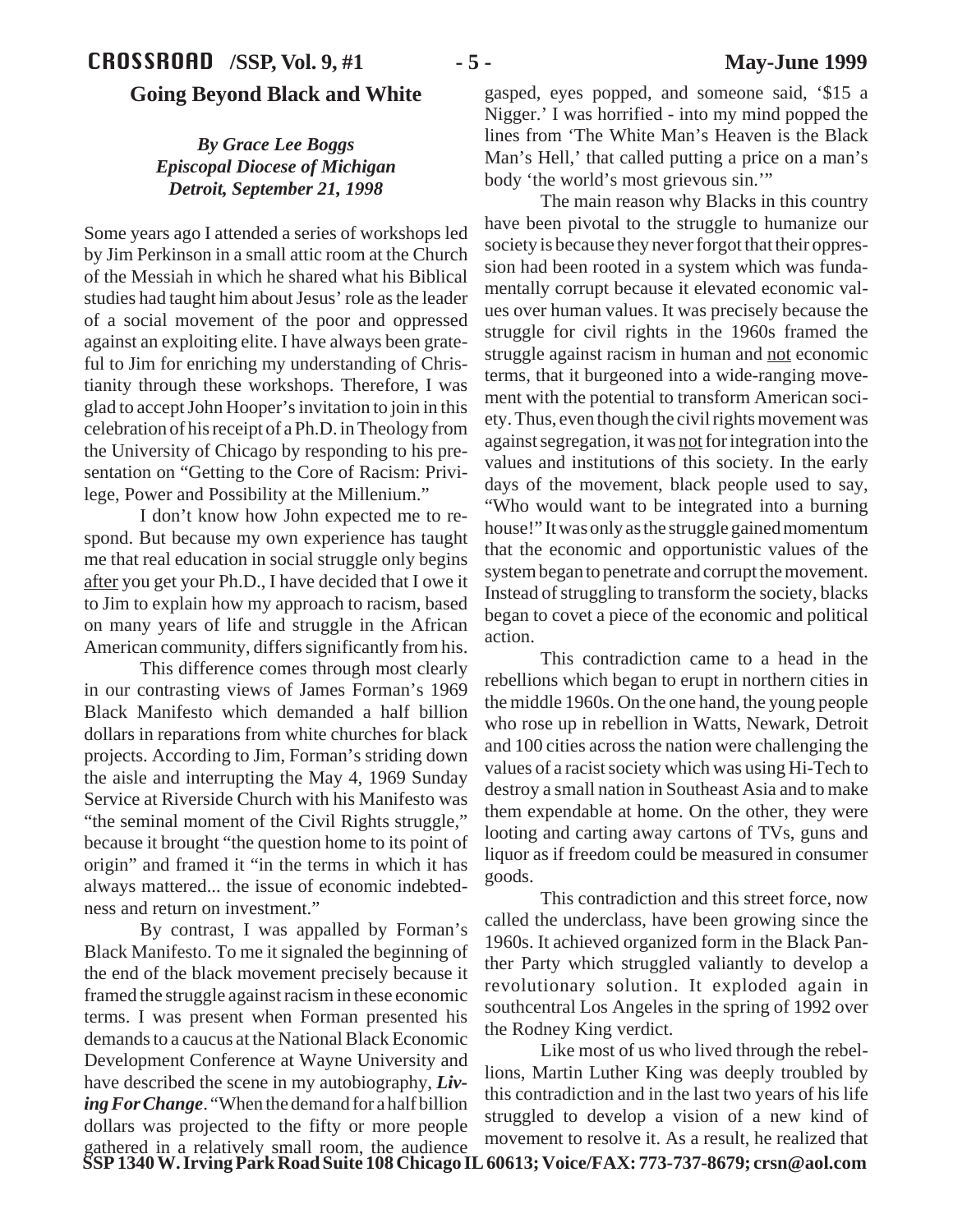# CROSSROAD **/SSP, Vol. 9, #1 - 6 - May-June 1999**

it was no longer sufficient to struggle only against racism. What we now need, he said, was a nonviolent revolution which would combine a revolution in values, against what he called the "giant • triplets" of racism, materialism and militarism, with a revolution against the structures that doom millions to poverty and powerlessness. Recognizing the need to go beyond technological progress ("we have guided missiles and misguided men"), he struggled to envision a system that would go beyond both capitalism (which he said was too "I-centered, too individualistic, too thing-oriented") and communism (which was "too collective, too statist"). Recognizing also that young blacks only made a historic contribution when they "threw off their middle class values and put careers and wealth in a secondary role," he explored strategies that would involve young people in "direct self-transforming and structure-transforming" actions in "our dying cities."

Towards the end of his life King was not talking about integration - let alone reparations. No longer willing to separate out the struggle against racism from the struggle against materialism and militarism, he was talking about transformation, the transformation in both structures and in values that all of us in this society, including African Americans, increasingly need to undergo. King was killed before he could develop and implement his vision, but today, thirty years later, we should be building on his projections rather than on Forman's Black Manifesto.

I also have serious questions about Jim's conclusion. In the last paragraph of the draft which he sent me, he recommends that "at this millenial moment in North American history," we should "learn to follow a Jesus who, as surely as he was Jewish in first century Palestine, is black in contemporary North America." Implicit in that recommendation is a black-white dynamic that has outlived its usefulness but that persists in many concerned individuals of Jim's generation, black and white, whose identities have been shaped by the struggles of the 1960s. That dynamic, I am convinced, is now intrinsically unhealthy because it

involves an uncritical acceptance of black male leadership by whites, especially white males, on the one hand, and on the other, an uncritical assumption by blacks, especially black males,

that they are the vanguard of the American revolution.

- glosses over the many conflicting tendencies in black leadership which are multiplying along with the growing gulf between the black middle class and the black underclass.
- reinforces some of the major weaknesses of most black leaders, especially the resistance to criticism and self-criticism and the continuing use of disabling myths on the grounds that they are needed by the masses who have been cruelly oppressed by white racism. For a critical look at these weaknesses I recommend *Joe Wood's Malcolm X: In Our Own Image* (St. Martins Press, 1992), especially the essays criticizing Malcolm's sexism by Angela Davis and Patricia Hill Collins and an insightful analysis by Marlon Riggs of why young blacks identity with Malcolm - because he is "the quintessential icon of black rage" and of "death as the inevitable price one gives to be free."
- blinds us to the tremendous changes that have taken place since the 1960s, changes that have created new contradictions and new complexities, challenging us to make a tremendous leap in our concepts of struggle and possibilities and in the words of Angela Davis, to "rethink and reshape the contours of our political activism." (**"Meditations on the Legacy of Malcolm X"** in *Malcolm X: In Our Own Image*, ed. Joe Wood, p. 46.

A lot of water has flowed under the bridge in the last thirty years.

In the first place, even though the movement of the 1960s did not end racism, it integrated blacks into the values of the system as they had never been before.

Second, since the 1960s there has been a tremendous influx of Latinos, Asians and people from the Middle East so that it is widely estimated that by the middle of the next century, Euro-Americans and African Americans will be among the many minorities that make up the American majority.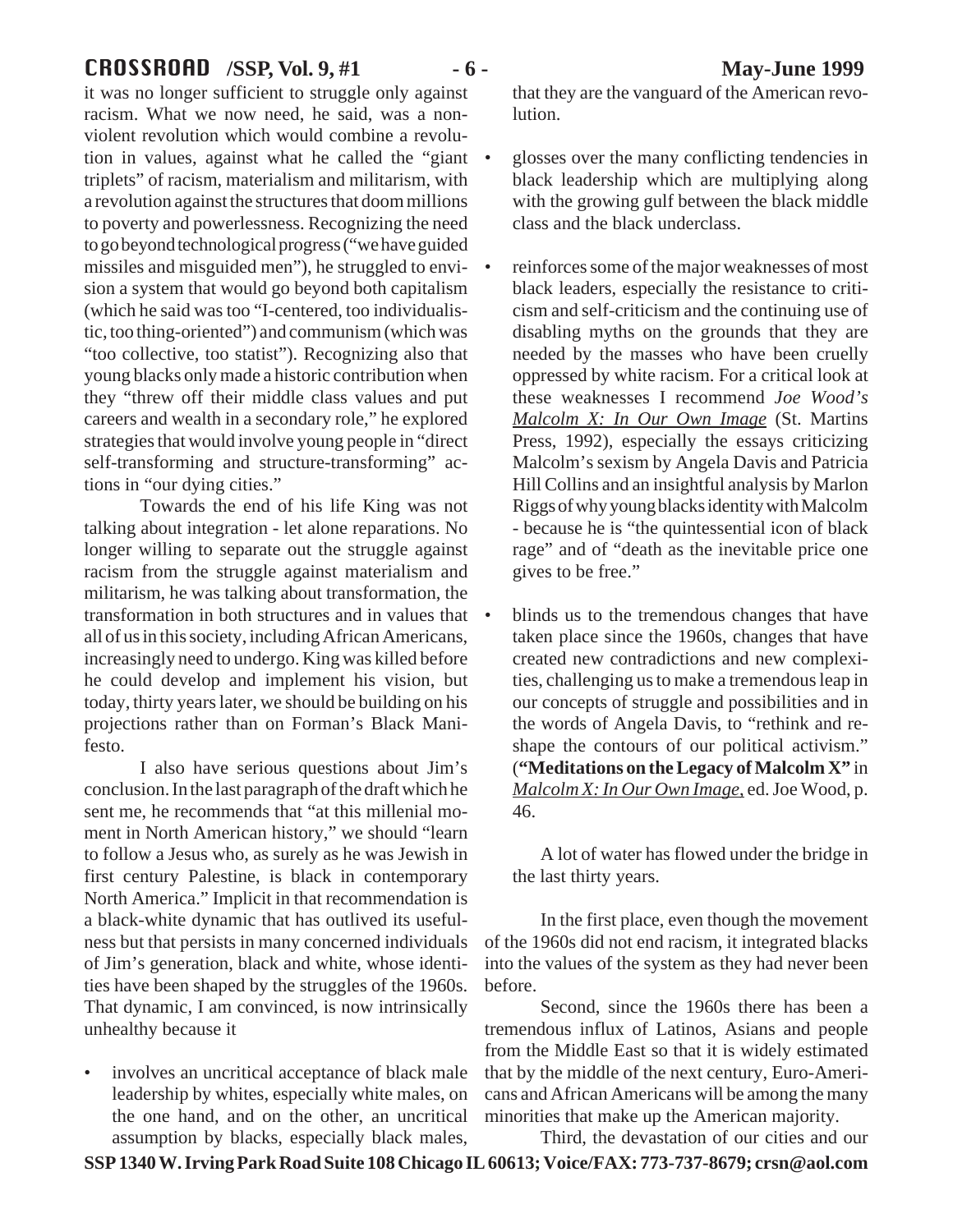# CROSSROAD **/SSP, Vol. 9, #1 - 7 - May-June 1999**

communities by global capitalism has increased the hopelessness and desperation of young people in our inner cities, but it is also giving rise to a new multicultural grassroots movement to rebuild our communities and our cities from the ground up. As a result, the time has come for us to make a paradigm shift, i.e., to go beyond thinking and talking in terms of the black/white struggle and to explore how we can empower young people in our cities by engaging them in this new movement.

The best example of what I mean is this document which presents the *17 Principles of Environmental Justice* adopted at the **First National People of Color Environmental Leadership Summit** in October 1991 by a gathering of African Americans, Native Americans, Latinos and Asian Americans. It is a multicultural, multinational Manifesto which establishes the foundation for a new movement, based on a new more holistic concept of citizenship, to take us into the 21st century.

For example, Principle No. 3 "mandates the right to ethical, balanced and responsible uses of land and renewable resources in the interest of a sustainable planet for humans and other living beings."

Principle No. 7 "demands the right to participate as equal partners at every level of decisionmaking including needs assessment, planning, implementation, enforcement and evaluation."

Principle No. 14 "opposes the destructive operations of multinational corporations."

Principle No. 17 "requires that we, as individuals, make personal and consumer choices to consume as little of Mother Earth's resources and to produce as little waste as possible, and make a conscious decision to challenge and reprioritize our life-styles to insure the health of the natural world for present and future generations."

I would like to conclude with a story from the Black Radical Congress told me by General Baker, one of the founders of the League of Revolutionary Black Workers. As some of you may have heard, the highlight of this Congress, which convened in Chicago in June, was the intergenerational dialogue pairing activists from the 1960s, including General, Kathleen Cleaver, Barbara Smith, Ahmad Rahmann and Angela Davis, with student activists of today. At the end of his dialogue, General asked the young woman he was interviewing what message she could give him to take back to his five children and eight grandchildren. Her reply was that "Anger will get you only so far; beyond that you have to depend on Love."

I haven't been able to get out of my mind these words from a young woman who has grown up surrounded by the just anger of her peers, the anger which exploded in the rebellions of the 1960s and has continued to fester and manifest itself in the violence of young people against themselves and others. This anger is not going to be assuaged by reparations. Or, as Audre Lorde put it, you cannot dismantle the house of the master with the tools of the master. Our challenge is to build a movement based on "self-transforming and structuretransforming" activities that foster their love for themselves, for their communities and for Mother Earth by giving them opportunities to make a difference.

For example, we can organize and support programs like DETROIT SUMMER, "a multicultural intergenerational youth program/movement to rebuild, redefine and respirit Detroit from the ground up," which recently completed its seventh season. Or, as the *Michigan Citizen* advocates in this week's editorial, we can begin to address the crisis in our schools and in our cities by making community-building activities a natural and normal part of the school curriculum. Thus, "classrooms from K-12 could take responsibility for planting community gardens, maintaining neighborhood streets, rehabbing houses, recycling waste, creating healthier school lunches, etc. Including these activities in the curriculum would give every child a stake in our communities and our cities. It would give children an incentive to study and an opportunity to learn the basics in a context that matters. At the same time, by making use of youthful energies, it would go a long way towards reversing the physical deterioration of our neighborhoods and establishing positive relations between young people and adults."

These are the kinds of activities we need to be initiating and supporting now to bring to our communities the Hope and Love needed to replace the sense of hopelessness, helplessness and desperation that has been mounting for the last thirty years. Through engaging our children in activities of this kind we can begin to transform ourselves and our cities to create the new, more holistic concept of citizenship that we urgently need as we move towards the 21st century.

*Grace Lee Boggs is a first-generation Chinese American who has been a speaker, writer, and movement activist in the African American community for fifty-five years. She has lived on the East Side of Detroit since 1953, most of that time in the same house. With her husband, James Boggs, she coauthored Revolution and Evolution in the 20th Century. Currently, as a volunteer, she is active with Healthy Detroit, Detroit Summer, Detroiters Working for Environmental Justice, and the Detroit Growers Support Group. She can be contacted through the James & Grace Lee Boggs Center to Nurture Community Leadership (BCNCL), 3061 Field Street, Detroit MI 48214; (313) 832-2904.*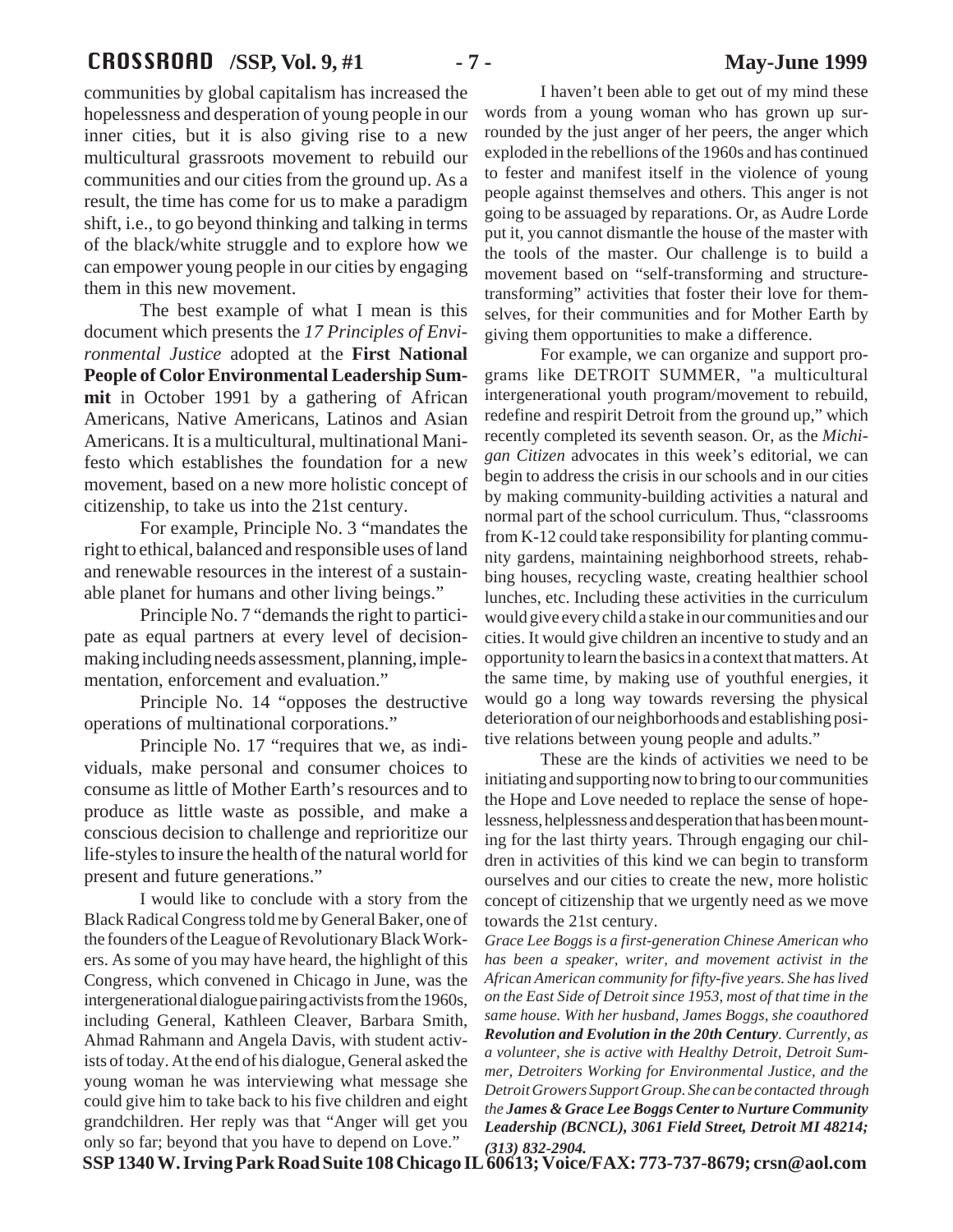# CROSSROAD **/SSP, Vol. 9, #1 - 8 - May-June 1999**

### **What is the Jubilee 2000/Chicago Campaign?**

# *In the Jubilee Year, social inequalities are rectified; slaves are freed. land is returned to original owners, and debts are cancelled.*

Jubilee 2000 Chicago is a local Jubilee 2000/USA group. It is part of a worldwide movement of concerned people and organizations seeking, as a first step, to have the international debts of the poorest countries cancelled by the new millenium.

### *Why is debt a problem for poor countries?*

In order to repay foreign debts, many poor countries are being forced to divert scarce government resources away from health care, education, and other vital services. The result has been to deny many children the chance to go to school, women access to prenatal care, HIV-infected persons access to counseling and treatment, and small farmers access to credit and technical assistance. African countries now spend twice as much on average repaying foreign debt as on providing health care. In a letter sent to President Clinton in February 1998, the Ugandan Women's Network noted that, "Ugandan women have suffered the brunt of debt repayment and they continue to pay with their lives." The United Nations Development Program in 1997 stated, "Relieved of their annual debt repayments, the severely indebted countries could use the funds for investments in Africa alone [that] would save the lives of about 21 million children by 2000 and provide 90 million girls and women with access to basic education."

### *How much do these countries owe?*

The 41 countries defined by the World Bank as "Heavily Indebted Poor Countries" (HIPCs) - 33 of them in Africa - owe about \$220 billion in foreign debts. Each African child inherits about \$379 in debt at birth. A child in Nicaragua is born owing over \$2000 while average yearly income there is only \$390. The US is also a major debtor nation, but unlike these poor countries its debt is not primarily foreign debt - it is payable to in its own currency, US dollars. Also the payments are manageable because of the size of the productivity of the US economy. *How did these countries get so indebted? Isn't it their own fault?*

• During the Cold War, Western governments including the US often lent money to undemocratic or corrupt governments for political reasons and largely ignored how the borrowers used the money. Many leaders squandered money on badly designed projects, military spending or personal corruption.

verse weather and armed conflicts, virtually all have endured long term declines in world prices for their primary exports (e.g., items like coffee or cotton). As export earnings dropped, governments could no longer keep up interest payments which were added to the unpaid principal of the debt. This compounding of interest and rescheduling of loans has led to situations in many countries where, despite years of making debt payments, the level of indebtedness has not been reduced. Indeed for many countries the debt is higher now than ever.

### *To whom do Poor countries owe money?*

The main creditors are the world's wealthiest nations, such as the US, Britain, Japan, France and Germany. Other important creditors include the large international financial institutions like the International Monetary Fund and the World Bank, which are controlled primarily by the world's wealthiest nations. Regional development banks, such as the Inter-American Development Bank, and many commercial banks also have outstanding loans to poor nations.

# *Why should US citizens care? How does it affect us?*

- Unrepayable debt, and the austerity measures that accompany new loans, can inflame social conflicts. That can lead to civil war and even genocidal campaigns, as in Rwanda. Many of these conflicts result in costly humanitarian interventions by the US and other nations.
- A large debt burden motivates many poor countries to lower labor standards, as they engage in a desperate struggle to attract foreign investments and thereby earn revenues to repay foreign debt. That leads to lower wages and growing poverty around the world - and less job security in the US. American jobs are less secure when US companies seeking to pay lower wages relocate overseas.
- Debt harms the environment, encouraging rain forest destruction and pollution as poor countries use cheap but environmentally destructive ways to earn export revenues. To attract foreign investment to help pay the debt, countries often weaken enforcement of international and national environmental standards and regulations.
- Countries with major debt burdens generally are not good customers for US products or investment. As the Ugandan Women's Network noted, unrepayable debt "discourages foreign direct investment, affects commerce, stifles consumption and development of markets." That hurts US farmers, workers and businesses, as well as the people in poor, indebted countries.
- While some poor countries have suffered from ad-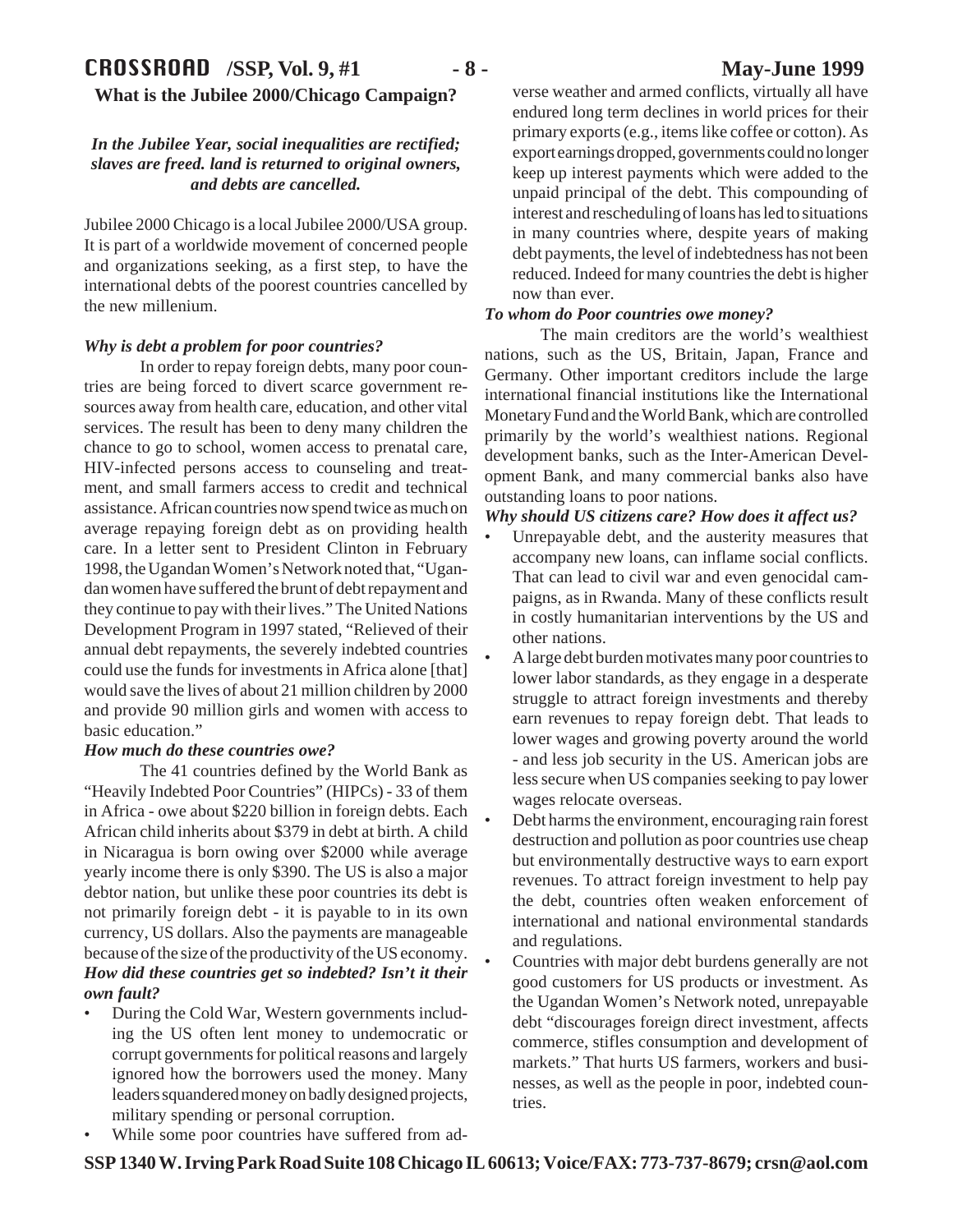# CROSSROAD **/SSP, Vol. 9, #1 - 9 - May-June 1999**

# *Is debt cancellation really practical?*

Most poor countries have tried very hard to repay these debts. In 1996 nations in sub-Saharan Africa paid \$14.5 billion on their foreign debt. But in 1995, they could only pay 57% of payments due. The reality is that the debt cannot and will not be repaid, and it is senseless for creditors to pretend otherwise. Countries cannot develop healthy economies when millions of their people are being denied basic health care and education and earn wages so low they can barely survive. A bold step to cancel poor countries' debts is the most practical way to restart their economies, protect the global environment and reduce poverty.

### *Who has the power to cancel these debts?*

Governments of the wealthiest nations, including the US, have the authority to cancel debts. They can provide financial resources to international agencies like the IMF and the World Bank and direct that the funds be used to write off poor countries' debts. They should require, however, that the debt be canceled in a way that benefits ordinary peope and without conditions that lead to more poverty and environmental destruction.

[*The US*] government and others together have the power, and the resources, to do it: the only thing missing is the politcal will. That must come from people like you.

### *Has debt cancellation ever been tried before?*

Yes. Debt has readily been canceled for many nations in the past. In 1953, Germany was granted very generous repayment terms on its post war international debt. That helped Germany rebuild after the war. In 1991, the US canceled \$7 billion owed by Egypt. From 1989- 1991, the US also canceled \$2.7 billion in debts owed by the poorest countries accrued through development and food aid loans. All of these cancellations occurred without doing damage to the US or global economy. Some countries are taking bold steps on the issue: Norway recently announced plans to unilaterally cancel \$180 million in poor country debt.

### *Won't debt cancellation cost a lot?*

Because the world financial community knows full well that the official amount ("face value") of these debts will never be repaid, the market value of the debts is only a fraction of that amount. The contributions needed from wealthy nations to write off these debts would be based on this market value and, therefore, be relatively small. Haiti's foreign debt is a good example. Even though the official value of Haiti's debt to the US government was \$8.3 million, canceling it in 1995 cost only the debt's market value of \$377,000.

# *Won't debt cancellation just benefit corrupt leaders rather than help ordinary people?*

places, a growing number of poor countries have more democratic governments and active civil groups and nongovernmental organizations working to hold these governments accountable. Inaction is no solution. That penalizes ordinary people, not the corrupt leaders. The real challenge is to ensure that the resources made available from debt relief are used for reducing poverty. A key part of this process will be making sure civil society in poor countries plays a role in deciding how national economic resources are spent and in setting conditions for future loans.

### *Is the Campaign only for faith-based groups?*

No. The Campaign was inspired by the Biblical concept of "jubilee" found in Leviticus 25: every 50 years all debts were to be canceled, land returned to its original owners and the oppressed set free. But member organizations include a broad range of both religious and secular groups who share a moral commitment to ensuring a debtfree new start for the world's poorest nations. The US Steering Committee includes national religious organizatins, environmental and development groups and social justice organizations (a list is available). The Chicago campaign has a similar mixture of religious and secular groups.

### *What can we do?*

You can make a difference by getting involved in the campaign. Jubilee 2000 resolutions from city councils, state legislatures and faith groups; letters to the editor, calls to radio and TV talk shows; visits to your elected members of congress; prayer vigils and other actions - all these can help build a chorus of concern that will force policy makers in Washington to address this issue. We can win this campaign! You can make a difference!

#### *Start today! The millenium is just around the corner.*

- Call a meeting of interested people in your church and/or community to discuss and take action.
- Distribute the Jubilee 2000 petition in your faith community, union local, school, or service club.
- Write opinion pieces and letters to the editor of your local paper; organize a public forum on Jubilee 2000.
- Organize a visit to the local office of your congressional representative. Raise your concern for debt relief for impoverished countries at town meetings held by your representative or at candidate forums.

*To learn more about the Jubilee 2000/USA campaign call (202) 783-3566. Also, check out the website at http:// www.j2000usa.org*

**SSP 1340 W. Irving Park Road Suite 108 Chicago IL 60613; Voice/FAX: 773-737-8679; crsn@aol.com** While corruption remains a problem in many *Jubilee 2000/Chicago Campaign, 59 E. Van Buren, Suite 1400 Chicago IL 60605; 312-427-2533*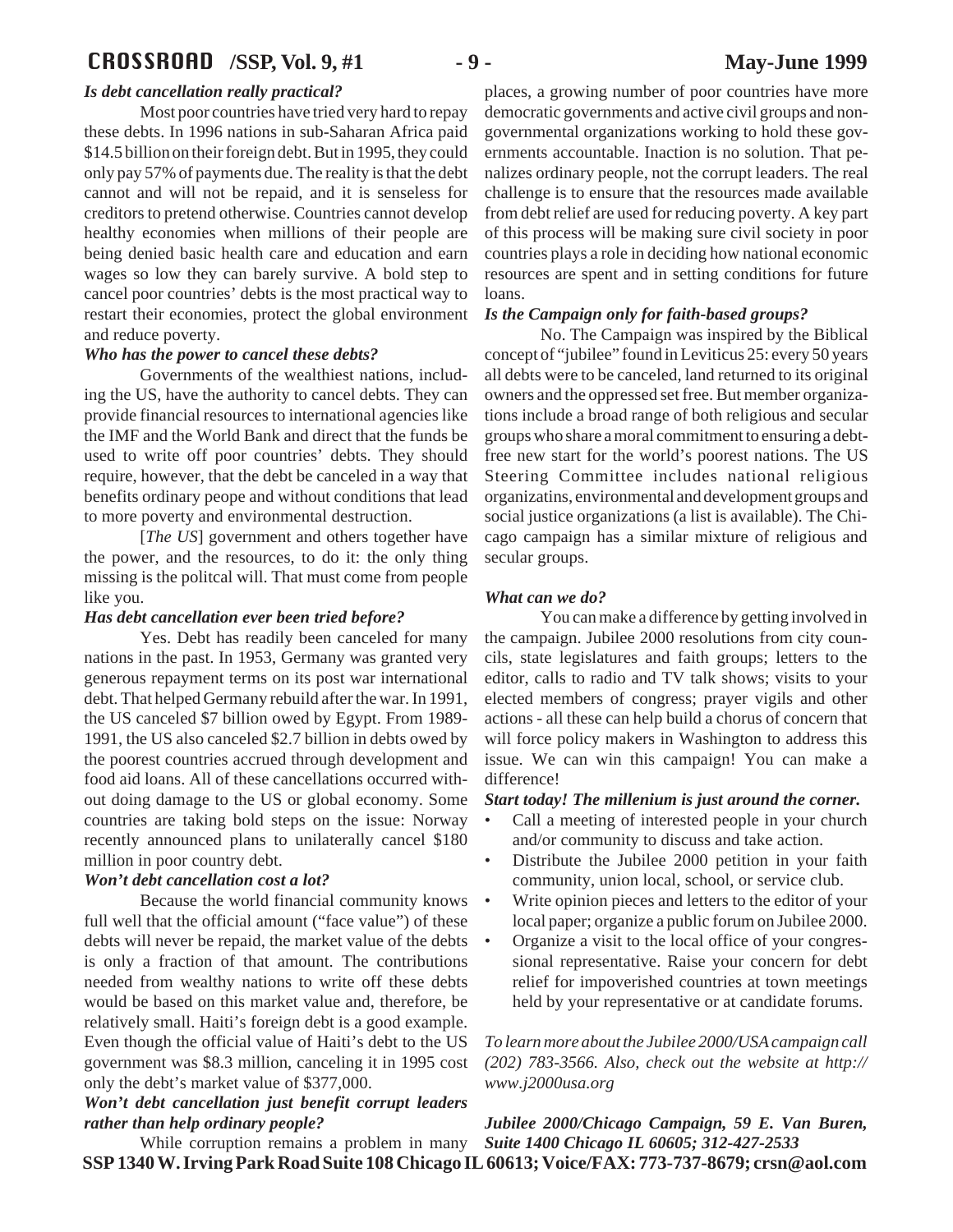# CROSSROAD **/SSP, Vol. 9, #1 - 10 - May-June 1999 Book Review: Prisoners of Colonialism: The Struggle For Justice In Puerto Rico** by Ronald Fernandez

(Common Courage Press: Monroe, Maine)

On Friday, March 12, Jose Solis Jordan was found guilty of bombing a military recruiting center in Chicago in 1992, solely on the evidence of police informant, Rafael Marrero, who had admitted to his own role in the bombing in order to receive immunity from prosecution. For anyone with even the slightest knowledge of Puerto Rico's 100-year struggle against US colonialism, this bombing has the smell of agent provocateurs and the FBI dirty tricks of J. Edgar Hoover's COINTELPRO program of the 1960s. With that program, the FBI used informants to disrupt the activities of the Independence Movement by exacerbating existing friction to help bring about factional splits. If We look at the recent trial of Jose Solis Jordan in the light of this history, We can see it as an attempt to divide the Puerto Rican Independence Movement in Chicago and disrupt the work of the "National Committee to Free the Puerto Rican Prisoners of War and Political Prisoners" and divert it from its goal of winning amnesty for the prisoners.

It is this demand for amnesty and its historical context that is Ronald Fernandez's brief in his book. It's written with the purpose of informing people in the US about the unacceptable colonial status of Puerto Rico and the injustice and violation of human rights evident in the length of sentences and appalling conditions of the incarcerated Independence Movement prisoners. Fernandez has set himself a very difficult task. How can you begin to explain colonialism to an audience for whom the word is merely an irrelevant abstraction — something the British did in Africa? Possibly, it is even more difficult than that. Cynicism and "double-think" leads people in the US to hold contradictory opinions that negate each other.

In the early 1980s, i asked someone to sign a petition to support the demands of an Irish political prisoner on hunger strike in a US federal prison. The explanation for his refusal to sign contained this revealing contradiction: that the US was the only free country in the world; but that he wouldn't sign the petition because the FBI might find out and tap his telephone. This attitude affects us all. If We are ruled

by unethical cynics who claim to be acting altruistically and in the best interest of the people they invade and exploit then We, too, become infected with the same arrogance, indifference and contradictory thinking. We can easily be lead to believe that the US has no colonies, while at the same time recognizing that illegal wire tapping and police brutality are common occurrences here. *Prisoners of Colonialism* presents us with a gripping and very readable account of the last 100 years in which the US government's dealings with Puerto Rico have been consistent in this one respect: what a succession of administrations have said publicly that they are doing is the absolute reverse of what they actually have done.

"On July 25, 1898, General Nelson Miles invaded Puerto Rico... he declared martial law, silenced the press..." and three days later presented his message to the Puerto Rican people: "We have not come to make war upon the people of a country that for centuries has been oppressed, but, on the contrary, to bring protection... to promote your prosperity and to bestow upon you the immunities and [blessing] of the liberal institution of our government." After two years of repressive military rule, the Puerto Rican people asked Congress for an immediate "redress of grievances." Congress responded with the Foraker Act. Now, "Puerto Rico was not only a colony, it was the first unincorporated territory in US history." Meaning that there was no promise of future statehood.

This duplicity continued with an enforced "citizenship" in 1917 against the will of the people. This was a special kind of citizenship, since it came without rights or representation. Puerto Ricans could then be drafted into the military by a government they couldn't vote for. In the name of economic development, Congress introduced a tax exempt "incentive for outside investment to establish factories that would put Puerto Rico to work." But since corporations could only bring their tax free profits home after liquidation, "new businesses only replaced the ones closing shop after a 'let's take the money and run' liquidation." In the name of economic development, Puerto Rico's economy was destroyed, leading to the enforced exile of thousands of Puerto Ricans who had to seek work in New York and Chicago.

While Fernandez is very clear and informative on the manipulation and duplicity inherent in the US government's rule in Puerto Rico, it is the history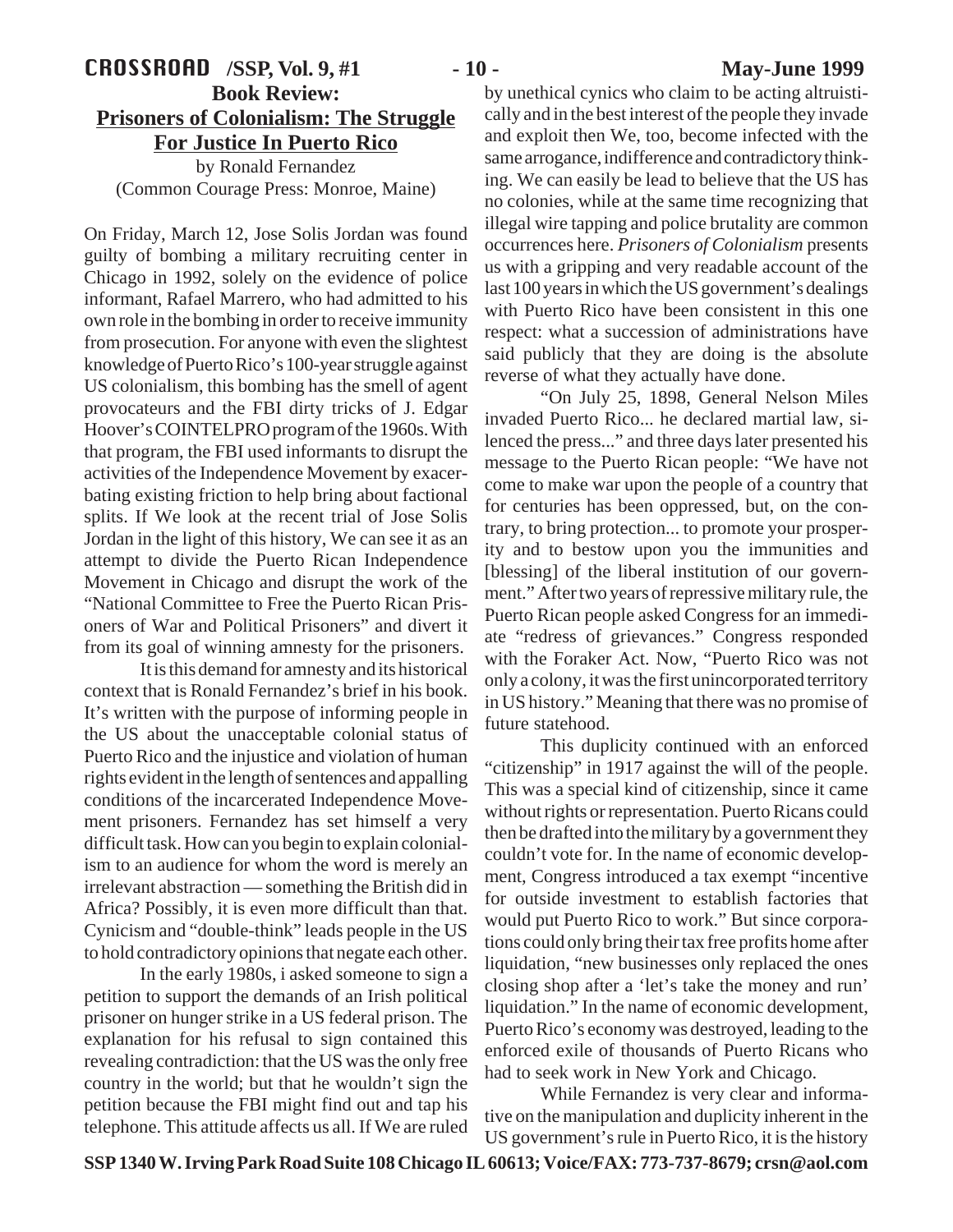# CROSSROAD **/SSP, Vol. 9, #1 - 11 - May-June 1999**

of resistance to this rule, from Pedro Albizu Campos in the 1940s to Oscar Lopez Rivera in the 1980s, that is at the center of the book. "International law (e.g., UN General Assembly Resolution 33/24 of December 1978) recognizes "... the legitimacy of the struggle of peoples for independence, territorial integrity, national unity and liberation from colonial domination, particularly armed struggle." If the legitimacy of armed struggle to end colonization is enshrined in international law, then why, asks Fernandez, are there 20 Puerto Ricans serving an average of 70 years for simply exercising this right?

One reason lies in the US government's continued ability to prevail on friends and allies to ensure that any mention of Puerto Rico is deleted from the UN Decolonization Committee Report. Another reason is the constant emotive use of the word "terrorism." On "terrorism," Fernandez states: "It is hypocritical and inaccurate for US officials to call Puerto Rican political prisoners "terrorists." If the essential feature of modern terrorism is the severing of the link between the target of violence and the reason for the violence, the origin of modern terrorism is in the military establishment of England, Italy and the United States. It was Western soldiers who argued that the way to win World War II was to destroy "the enemy's will to resist." In practice, this included "paralyzing the organic industrial, economic and civic systems that maintained the life of the enemy nation itself," and this included "attacking the people themselves, especially those concentrated in the cities." This was openly called "obliteration bombing" because the deliberate idea was to systematically terrorize the civilian population. The thinking is that exposed to bombardment from thousands of planes, people would surrender rather than live under a fiery barrage. After WWII, obliteration bombing became an institutionalized part of American life." Fernandez goes on to point out that "obliteration bombing was an essential part of President Bush's Desert Storm campaign in Iraq. The American public even watched the 'live action' footage on CNN; meanwhile, many of the Baghdad civilians deliberately killed by US bombardment not only had nothing to do with the reason for the war, they were opponents of Saddam Hussein."

Having defined terrorism and pointed out its consistent use as a tactic of the US military since WWII, Fernandez turns his attention to the bombings

of the FALN, the armed movement for Puerto Rican Independence. By 1981, the FALN had assumed responsibility for 120 separate bombings in which a total of 5 people had been killed. "The bombings were generally 'symbolic', they focused on property." All five deaths had occurred accidentally. Nevertheless, the FALN was labeled a terrorist organization, because to have called it "revolutionary" would have been to confront the unacceptable truth of the illegitimacy of US rule and the legitimacy of an armed struggle to overthrow that rule. As one of the prisoners, Oscar Lopez, stated: "The evidence will show you that We have a deep respect for human life, that We care for human life." To Oscar, the proof was in the result of the bombings: how could the FALN violence be characterized as "indiscriminate" if, in 120 bombings, "very few people have died? Obviously, when it attacked banks, recruiting centers or military installations, the FALN could have slaughtered people if it chose to do so."

Maybe the most revealing aspect of this book is that it shows the exemplary ethics, self-sacrifice and integrity of the Puerto Rican Nationalist Prisoners. In contrast, the individuals of successive US governments have shown the very opposite traits: in place of exemplary ethics, We have immorality; for self-sacrifice, We see the pursuit of profit and personal gain; and for integrity, there is only treachery and lies. The hard fact for us is that so many independentistas remain in jail.

Fernandez ends his book with this statement: "The contradiction is ours. The United States owns the colony. The prisoners did their duty. and the President should immediately free them, not only for the sake of justice, but for the principles embodied in the Declaration of Independence."

(reviewed by *Bertha Husband;* reprinted from **Lumpen**, April 1999)

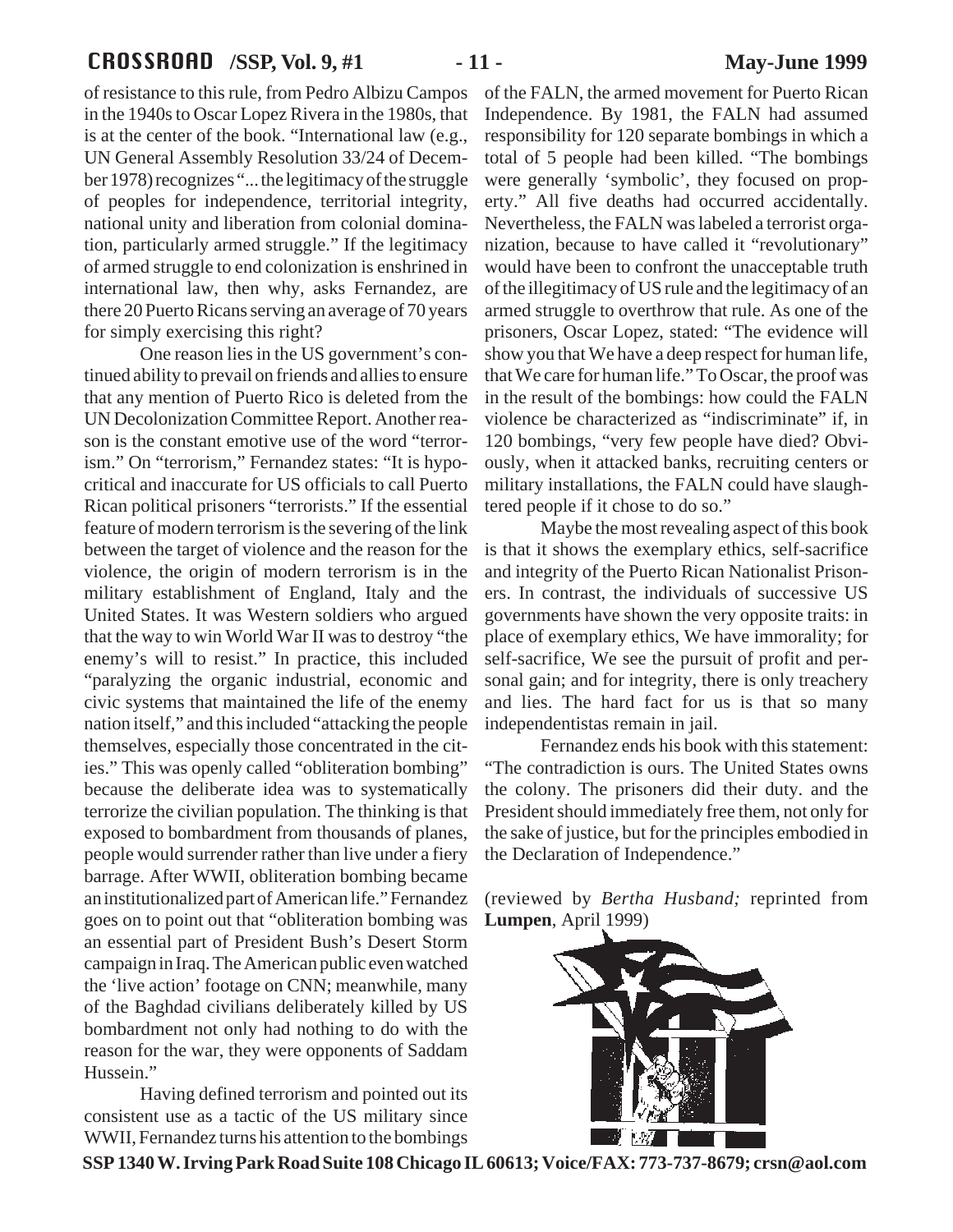# CROSSROAD **/SSP, Vol. 9, #1 - 12 - May-June 1999 Controversy Surrounding the Film 'Belly'**

In case you don't know there's been a bit of controversy surrounding the new movie **'Belly'** which features Method Man, DMX, Nas and T-Boz of the group TLC. Long time video director Hype Williams takes his craft to the big screen by directing a New York style film of *Boyz In The Hood* and *Menace II Society.* The movie is about life in the fast lane for a group of guys and how they evolve. Some of them wind up going to jail. Some of them get killed and others figure it out — life in the fast lane leads to dead ends.

Hype attempts to put a serious message behind all the mayhem that gets shown on the screen. i won't go into great detail about it because i don't wanna ruin the plot in case y'all haven't seen it. One of the big questions at hand is whether or not folks who have seen the flick walked away peepin' the message that Hype was trying to lace them with. Incidently, Hype not only directs this flick, but he also wrote the screenplay.

Now i spoke to Hype the other day and he emphatically claimed that he's been walking the streets and talking to movie goers and that most are really feeling him on this movie. He said he wanted to do a movie that was based around the type of lifestyles that were led by many of the folks he grew up with. He wanted to show the consequences of their wise and unwise choices and he wanted to put forth characters that viewers could relate to. DMX and Nas who are the main characters deliver some pretty good performances considering it's really their first time on the screen. And i think folks will find them compelling and quite believable. Folks can't help but try and compare hip hop's newest rebel DMX with the late 2PAC. Hype explained that he can see the similarities in both since he has worked with both. However, he feels that DMX is like a raging bull in exuding his emotions and is in fact actually more intense than 2PAC. Me personally, i think they both have their own styles, and both have a menacing presence on screen.

With all that being said, does Hype manage to hit the mark and deliver his message? Former basketball player and current movie theater owner Magic Johnson wasn't quite sure and hence wasn't willing to take a chance. He set off a firestorm of controversy

by refusing to allow the movie to be shown in his theaters. His initial concern was that he was tired of seeing "African Americans" depicted in such a negative light. He also feared that the movie had the potential to set off disruptions and violence. Word of Magic's position had gotten back to Hype before Magic could directly speak with him and folks from Hype's camp was saying the young film director was annoyed.

The public perception of things were divided. On one hand, you had people applauding Magic for taking a bold stance and putting his foot down. On the other hand, you had folks accusing Magic of censorship and bowing down to outside forces who were supposedly controlling his purse strings. The harshest criticisms accused Magic of selling out because he wasn't supporting a "Black" business.

Lee Bailey of the EUR Report [http:// www.eurweb.com] caught up with Magic Johnson and got things clarified in an exclusive interview: "I'm in gang territory already. You have to realize that. Right now everything is going great. I'm not saying the film would have caused problems, but I'm trying to make sure it doesn't trigger any problems in our neighborhoods." Magic went on to add, "Hollywood told us our idea would not work, but we've been doing this for 4 years. Now when I make a decision like this it's made into a big news story. Theaters make decisions like this all the time. But when I do it, it's a big deal. If violence would have broken out at my theater the story would have been front page."

In my interview with Hype Williams he noted that he understood where Magic was coming from and wanted to set the record straight about his feelings. He stated that he wasn't angry or annoyed, just a bit disappointed. i shared with Hype my personal observations of reaction to his movie. At the Grand Lake Theater which is one of the nicer theaters here in Oakland, the 10 o'clock showing was not publicized in either of the newspapers or the 777-FILM, show time line. This was being done in spite of the fact that there was actually a 10 o'clock show. When i arrived at the theater there was a police car parked outside and two of Oakland's finest sitting inside the theater.

According to one of the ushers, the movie had a violent weekend at that particular theater. Brothers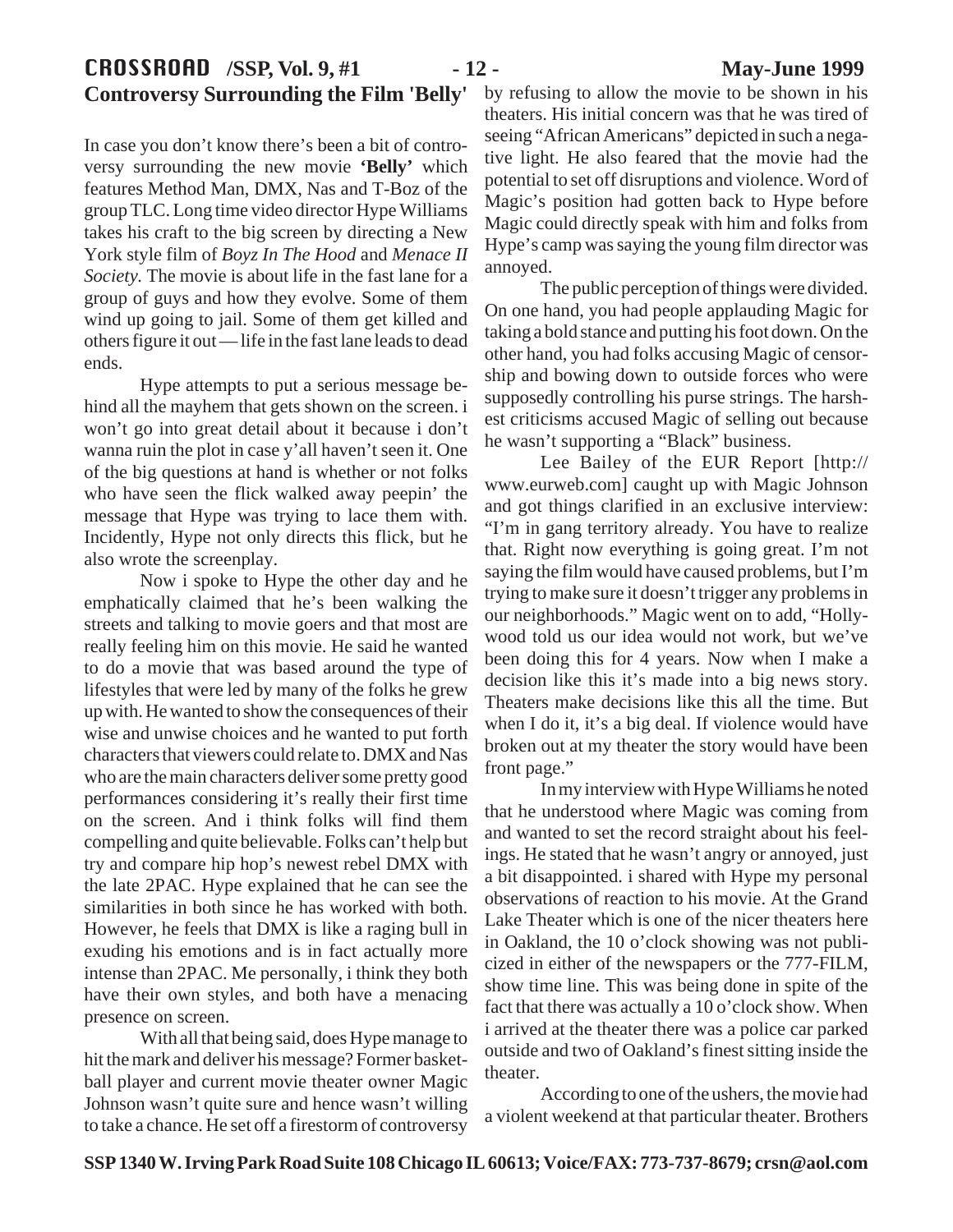# **CROSSROAD** /SSP, Vol. 9, #1  $-13 - 13 - 13$  May-June 1999

were showing up drunk or high. People were lighting up blunts inside the theater and being totally disruptive by talking loud, setting off pagers, etc. On two of the nights big fights broke out inside the theater. Hence the police presence. Even with the police on hand and less than 20 people for the show i attended, there was some loud mouth sitting in the back trying to outdo DMX and Nas' performances. This knuckle head was soon silenced, so i can only imagine that 5-0 had stepped to him and made him chill.

i informed Hype of my experiences and told him i could see where Magic was coming from. Hype seemed a bit resigned and noted that there's got to be a way for us to reach some of these individuals who seem bent on behaving destructively. He asked Bay Area listeners to be cool and noted that bad behavior will serve as fuel for those who want to prevent these type of films from being made. Hype also acknowledged that he was in a catch-22 situation because these are the type of films that are appealing to people and the fact that he did indeed have a compelling message made it that much more important. However, if folks aren't gonna respect themselves or the film enough to sit through the movie and take everything in, then it's really going to leave a bad taste in everyone's mouth.

i get the feeling that so many of us have grown up and have just simply become addicted to foul situations. It's like We can't and really don't wanna escape the ghetto mentality which has become a marketable money making commodity right now. i watch how there's been all this publicity behind **Belly** and very little surrounding the excellent movie *SLAM*, which also deals with life in the hood. In *SLAM*, the messages are more pervasive. There is very little glamorizing of the fast life. Why is it that all the positive stuff seems to be downplayed? It's not like they were preaching at you; and even if they were, so what? What's wrong with having some positive stuff in our lives?

For what it's worth although i think Hype had good intentions, i honestly believe that far too many kids feel like their lives are meaningless and that they are gonna pass away before they reach 25 or 30. Hence many have adapted this kamikazee-type of mindset of 'get as much as I can while I'm alive to get it.' Dying in the fast life is equivalent to dying in the line of duty. Maybe that's why so many of us watched this movie 'Belly' and never got the underlying message. Who knows? Let me know what you think.

*kingdave@sirius.com*

# **Subscribe to** CROSSROAD **!**

The struggle of Afrikans in the US to regain their independence has always been characterized by two major trends. One trend has struggled against racial discrimination and for equal participation in US society, accepting capitalist hegemony. The other trend has struggled against their national oppression by the US, and to establish an independent, socialist state.

The existence of these trends is a matter of historical record. Despite the efforts of the US to suppress the struggle for Afrikan independence, the movement has a strong contemporary expression among all sectors of the Afrikan population, especially among Afrikan youth. A recent study conducted among Afrikan college students by Professor Luke Tripp showed that 34 percent of the students favored an independent Afrikan state.

CROSSROAD **(CR)** is devoted to New Afrikan Political Prisoners and Prisoners of War. **CR** also covers theoretical issues and daily struggles in Afrikan communities. For its daily operation, as well as its goal of continued growth and improvement, **CR** depends on the help of its supporters and subscribers.

**(\$5/6 issues, \$15/organizations, \$25/international)** \*\*\*\*\*\*\*\*\*\*\*\*\*\*\*\*\*\*\*\*\*\*\*\*\*\*\*\*\*\*\*\*\*\*\*\*\*\*\*\*\*\*

Complete and mail this form. Make checks and money orders payable to:

# *Spear & Shield Publications*

i want to receive **CROSSROAD**. Please find enclosed \$\_\_\_ for my subscription fee.

i will pledge \$\_\_\_ monthly for the production and distribution costs of **CR**.

\_\_\_ i am interested in doing freelance work for **CR** (articles, drawings, essays, reviews, interviews, etc.)

\_\_\_ i am/We are interested in re-printing articles from **CR** in my/Our publication.

\_\_\_ i am/We are interested in distributing **CR**.

Name

Address \_

City/State/Zip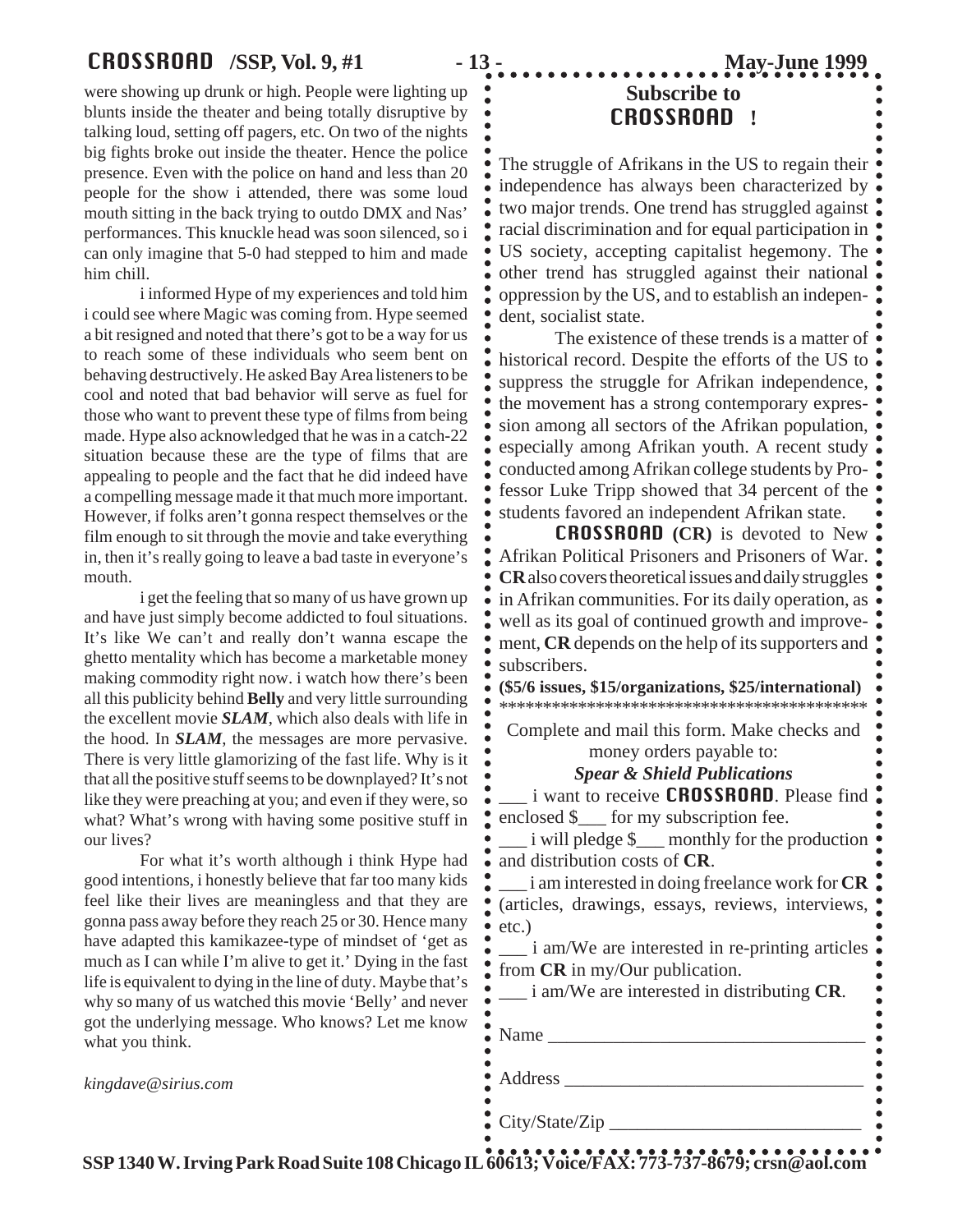# **Movement\***

#### By Sundiata Acoli

The Black Panther Party for Self-Defense was founded in October, 1966, in Oakland, California by Huey P. Newton and Bobby Seale. The name was shortened to the Black Panther Party (BPP) and it began spreading eastward through the Black urban ghetto-colonies across country.

In the summer of '68, David Brothers established a BPP branch in Brooklyn, New York, and a few months later Lumumba Shakur set up a branch in Harlem, New York. i joined the Harlem BPP in the fall of '68 and served as its Finance Officer until i was arrested on April 2, 1969 in the Panther 21 Conspiracy case which was the opening shot in the government's nationwide attack on the BPP. Moving westward, Police Departments in each city made military raids on BPP offices or homes in Philadelphia, Chicago, Newark, Omaha, Denver, New Haven, San Diego, Los Angeles, and other cities, murdering some Panthers and arresting others.

After i and most other Panther 21 members were held in jail and on trial for two years, We were all acquitted of all charges and released. Most of us returned to the community and to the BPP but by then COINTELPRO had taken its toll. The BPP was rife with dissension, both internal and external. The internal strife, division, intrigue, and paranoia had become so ingrained that eventually most members drifted or were driven, away. Some continued the struggle on other fronts and some basically cooled out altogether. The BPP limped on for several more years, then died what seemed a natural death.

History will be the ultimate judge of the BPP's place in the Black Liberation Movement (BLM). But in these troubled times Afrikan people in the U.S. need to investigate both the positive and negative aspects of the BPP's history in order to learn from those hard lessons already paid for in blood. In particular We need to learn the reasons for the BPP's rapid rise to prominence, the reason for its ability to move so many Afrikans and other nationalities, and the reason for its demise during its brief sojourn across the American scene. It's not possible in this short paper, on short notice, to provide much of what is necessary, so this paper will confine itself to pointing out some of the broader aspects of the BPP's positive and negative contributions to the BLM.

#### The Positive Aspects of the BPP's Contributions

**1)** Self-Defense: This is one of the fundamental areas in which the BPP contributed to the BLM. It's also one of the fundamental things that set the BPP apart from most previous Black organizations and which attracted members (particularly the youth), mass support, and a mass following. The concept is not only sound, it's also common sense. But it must be implemented correctly, otherwise it can prove more detrimental than beneficial. The self-defense policies of the BPP need to be analyzed in this light by present day Afrikan organizations. All history has shown that this government will bring its police and military powers to bear on any group which truly seeks to free Afrikan people. Any Black "freedom" organization which ignores self-defense does so at its own peril.

2) Revolutionary Nationalist Ideology: The BPP was a nationalist organization. Its main goal was the national liberation of Afrikan people in the U.S., and it restricted its membership to Blacks only. It was also revolutionary. The BPP theories and practices were

based on socialist principles. It was anti-capitalist and struggled for a socialist revolution of U.S. society.

On the national level, the BPP widely disseminated socialist based programs to the Afrikan masses. Internationally, it provided Afrikans in the U.S. with a broader understanding of our relationship to the Afrikan continent, the emerging independent Afrikan nations, Third World nations, Socialist nations, and all the Liberation Movements associated with these nations. Overall the ideology provided Afrikans here with a more concrete way of looking at and analyzing the world. Heretofore much of Black analysis of the world, and the society in which We live, was based on making ourselves acceptable to White society, proving to Whites that We were human, proving to Whites that We were ready for equality, proving We were equal to Whites, disproving racist ideas held by Whites, struggling for integration or equal status with Whites, theories of "loving the enemy", "hating the enemy", "they're all devils", spookism, and other fuzzy images of how the real world worked.

3) Mass Organizing Techniques: Another fundamental thing that attracted members and mass support to the BPP was its policy of "serving the people". This was a policy of going to the masses, living among them, sharing their burdens, and organizing the masses to implement their own solutions to the day to day problems that were of great concern to them.

By organizing and implementing the desires of the masses, the BPP organized community programs ranging from free breakfast for children, to free health clinics, to rent strikes resulting in tenant ownership of their buildings, to Liberation School for grade-schoolers, to free clothing drives, to campaigns for community control of schools, community control of police, and campaigns to stop drugs, crime, and police murder and brutality in the various Black colonies across America. For these reasons, and others, the influence of the BPP spread far beyond its actual membership. Not only did the BPP programs teach self-reliance, but years later the government established similar programs such as free school lunch, expanded Medicare and day care facilities, and liberalized court procedures for tenant takeovers of poorly maintained housing, partly if not primarily in order to snuff out the memory of previous similar BPP programs and the principle of self-reliance.

4) Practice of Women's Equality: Another positive contribution of the BPP was its advocation and practice of equality for women throughout all levels of the organization and in society itself. This occurred at a time when most Black Nationalist organizations were demanding that the woman's role be in the home and/or one step behind the Black man, and at a time when the whole country was going through a great debate on the woman's liberation issue.

5) Propaganda Techniques: The BPP made significant contributions to the art of propaganda. It was very adept at spreading its message and ideas through its newspaper The Black Panther, mass rallies, speaking tours, slogans, posters, leaflets, cartoons, buttons, symbols (i.e., the clenched fist), graffiti, political trials, and even funerals. The BPP also spread its ideas through very skillful use of the establishment's t.v., radio, and print media.

One singular indication, although there are others, of the effectiveness of BPP propaganda techniques is that even today, over a decade later, a large part of the programs shown on t.v. are still "police stories" and many of the roles available to Black actors are limited to police roles. A lot of this has to do with the overall process of still trying to rehabilitate the image of the police from its devastating exposure during the Panther era, and to prevent the true role of the police in this society from being exposed again.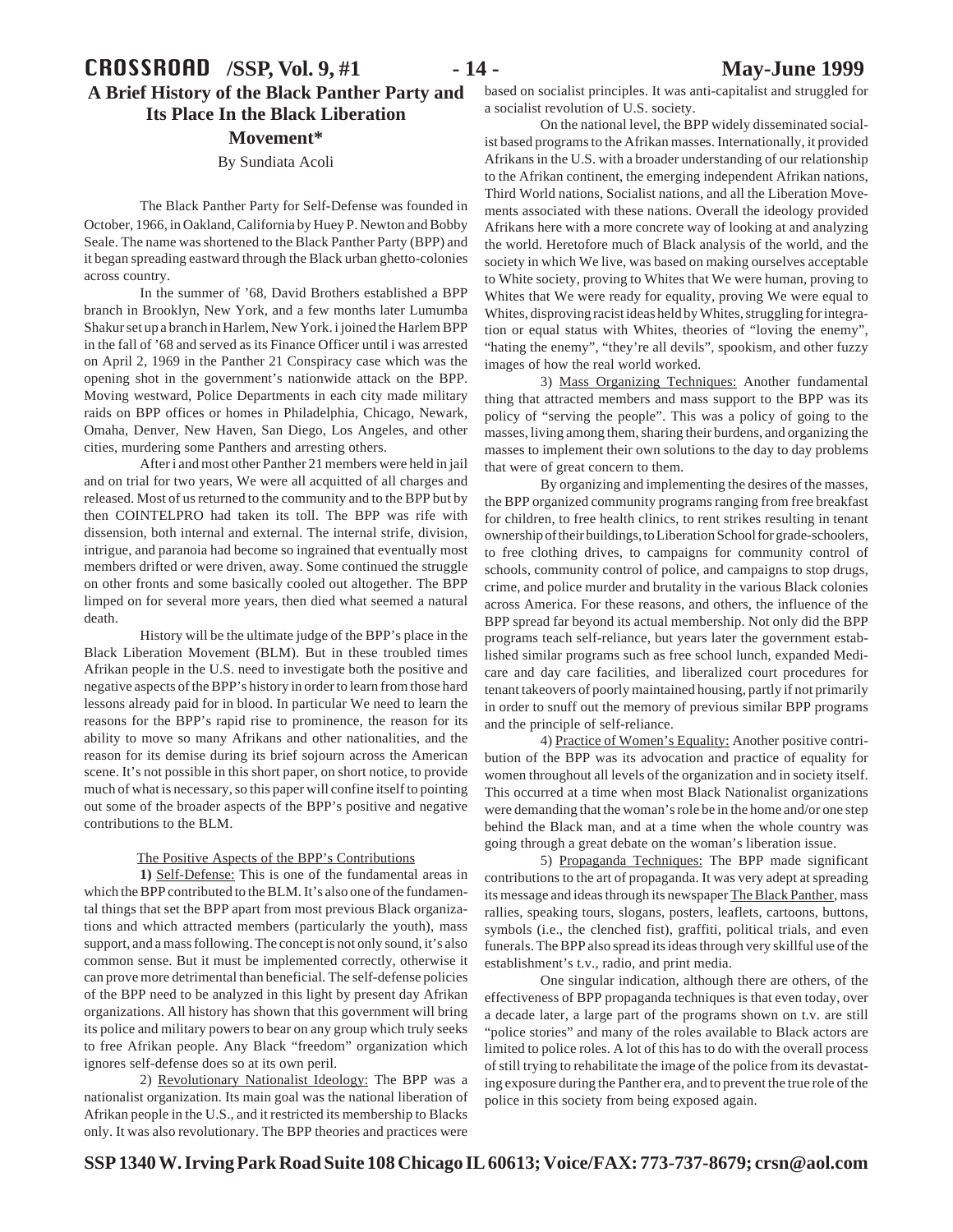# CROSSROAD **/SSP, Vol. 9, #1 - 15 - May-June 1999**

### The Negative Aspects of the BPP Contributions

1) Leadership Corrupted: COINTELPRO eventually intimidated and corrupted all three of the BPP's top leaders: Huey P. Newton, Bobby Seale and Eldridge Cleaver. Each, in their own way, caved in to the pressures and began acting in a manner that was deliberately designed to destroy the BPP, and to disillusion not only Party members but Afrikan people in America for years to come. COINTELPRO's hopes were that Afrikans in America would be so disillusioned that never again would they trust or follow any Afrikan leader or organization which advocated real solutions to Black oppression.

2) Combined Above and Underground: This was the most serious structural flaw in the BPP. Party members who functioned openly in the BPP offices, or organized openly in the community, by day might very well have been the same people who carried out armed operations at night. This provided the police with a convenient excuse to make raids on any and all BPP offices, or members homes, under the pretext that they were looking for suspects, fugitives, weapons, and or explosives. It also sucked the BPP into taking the un-winnable position of making stationary defenses of BPP offices. There should have been a clear separation between the above ground Party and the underground armed apparatus. Also small military forces should never adopt, as a general tactic, the position of making stationary defenses of offices, homes, buildings, etc.

3) Rhetoric Outstripped Capabilities: Although the BPP was adept at the art of propaganda and made very good use of its own and the establishment's media, still too many Panthers fell into the habit of making boisterous claims in the public media, or selling "wolf tickets" that they couldn't back up. Eventually, they weren't taken seriously anymore. The press, some of whom were police agents, often had only to stick a microphone under a Panther's nose to make him or her begin spouting rhetoric. This often played into the hands of those who were simply looking for slanderous material to air or to provide possible intelligence information to the police.

4) Lumpen Tendencies: It can be safely said that the largest segment of the New York City BPP membership (and probably nationwide) were workers who held everyday jobs. Other segments of the membership were semi-proletariat, students, youths, and lumpen-proletariat. The lumpen tendencies within some members were what the establishment's media (and some party members) played-up the most. Lumpen tendencies are associated with lack of discipline, liberal use of alcohol, marijuana, and curse-words; loose sexual morals, a criminal mentality, and rash actions. These tendencies in some Party members provided the media with better opportunities than they would otherwise have had to play up this aspect, and to slander the Party, which diverted public attention from much of the positive work done by the BPP.

5) Dogmatism: Early successes made some Panthers feel that they were the only possessors of absolute truths. Some became arrogant and dogmatic in their dealings with Party members, other organizations, and even the community. This turned people off.

6) Failure to Organize Economic Foundations in Community: The BPP preached socialist politics. They were anti-capitalist and this skewered their concept of building economic foundations in the community. They often gave the impression that to engage in any business enterprise was to engage in capitalism and they too frequently looked with disdain upon the smallbusiness people in the community. As a result the BPP built few businesses which generated income other than the Black Panther newspaper, or which could provide self-employment to its membership and to people in the community. The BPP failed to encourage the Black community to set up its own

businesses as a means of building an independent economic foundation which could help break "outsiders" control of the Black community's economics, and move it toward economic self-reliance.

7) TV Mentality: The 60's were times of great flux. A significant segment of the U.S. population engaged in mass struggle. The Black Liberation, Native American, Puerto Rican, Asian, Chicano, Anti-War, White Revolutionary, and Woman's Liberation Movements were all occurring more or less simultaneously during this era. It appears that this sizable flux caused some Panthers to think that a seizure of state power was imminent or that a revolutionary struggle is like a quick paced TV program. That is, it comes on at 9 p.m., builds to a crescendo by 9:45, and by 9:55 — Victory!; all in time to make the 10 O'clock News. When it didn't happen after a few years, that is, Afrikans in the U.S. still were not free, no revolution occurred, and worse, the BPP was everywhere on the defensive, taking losses and riddled with dissension, many members became demoralized, disillusioned, and walked away or went back to old lifestyles. They were not psychologically prepared for a long struggle. In hindsight it appears that the BPP didn't do enough to root out this TV mentality in some members, but did in others, which is an aspect to ponder on.

Although the BPP made serious errors, it also gained a considerable measure of success and made several significant new contributions to the BLM. The final judgment of history may very well show that in its own way the BPP added the final ingredient to the Black Agenda necessary to attain real freedom: armed struggle; and that this was the great turning point which ultimately set the Black Liberation Movement on the final road to victory.

Marion Penitentiary, 4/2/85

Today, you can write to Sundiata at this address: *Sundiata Acoli* **#39794-066 USP Allenwood P.O. Box 3000 White Deer, PA 17887**

For more information: Sundiata Acoli Freedom Campaign  $c/o$  **CROSSROAD** Support Network 3420 W. 63rd Street Chicago, IL 60629 Voice/FAX: 773-737-8679 e-mail: crsn@aol.com www.afrikan.net/crossroad

> **\* When Sundiata used the phrase, "Black Liberation Movement," We think he meant it in its' most progressive & revolutionary sense, i.e., a movement struggling for the independence of Afrikans here in the US. Check out his Some Solutions: Or Things To Do; Also see Vita Wa Watu, Book 8 for more on this discussion.**